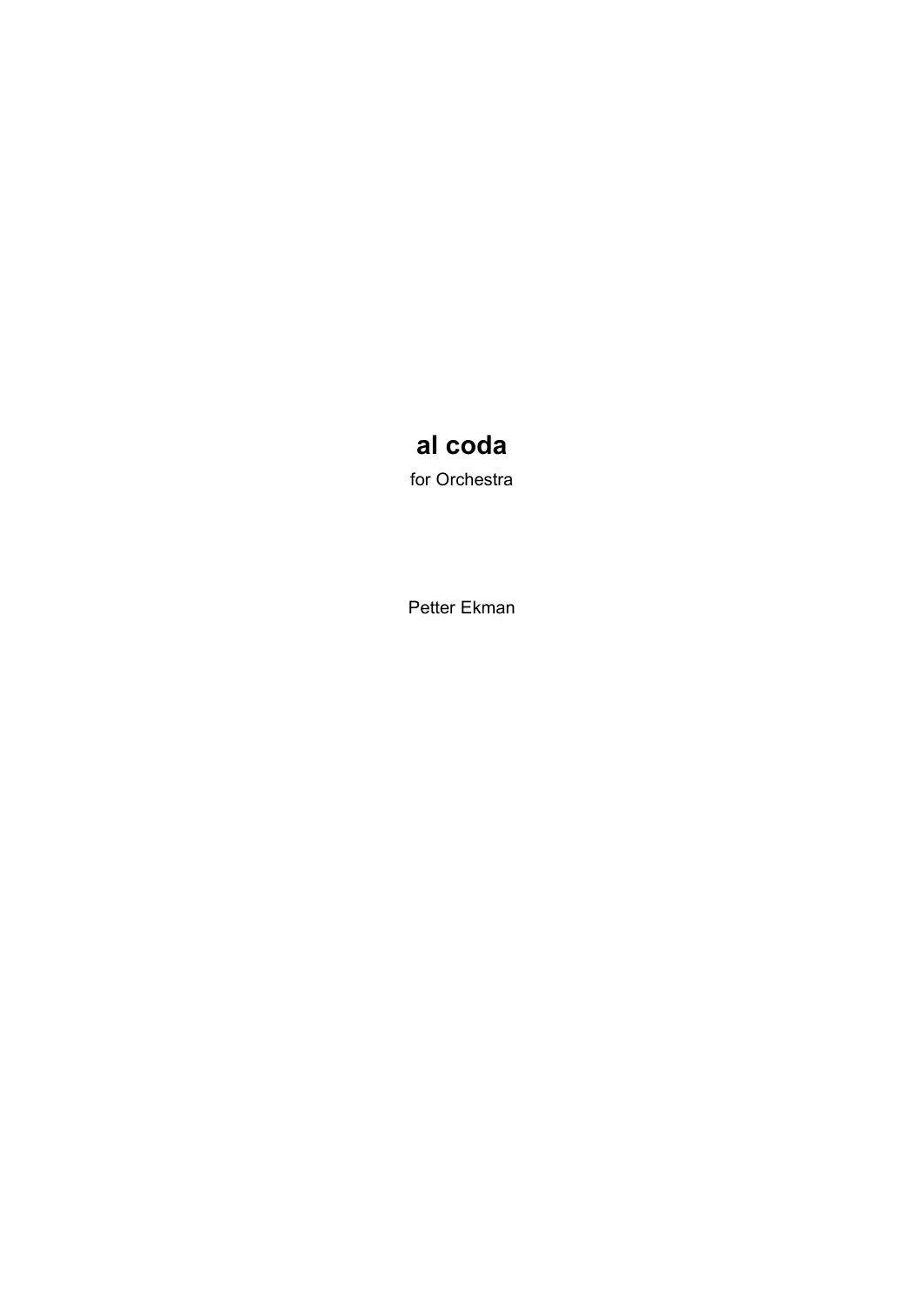## **Instrumentation**

3 Flutes (2nd doubling Alto Flute, 3rd doubling Piccolo)

2 Oboes English Horn

2 Clarinets in Bb Bass Clarinet in Bb

3 Bassoons (3rd doubling Contrabassooon)

4 Horns in F

3 Trumpets in C

3 Trombones

Tuba

Timpani

Percussion (3 players) Large Log Drum Bass Drum Vibraphone Xylophone Thai Gongs (F#3, A#3) (alt. Bass Chimes, same pitches)

Harp

Strings (min. 8.7.5.4.3)

Composed for B. Tommy Andersson and Symphony Orchestra Norrköping.

To be premiered May 30 2013 in Norrköping.

Composed in Milan, Italy and Stockholm, Sweden, October 2012 - March 2013.

Duration: 7 minutes

*Al coda may with advantage be performed near the end of a concert programme.* P.E.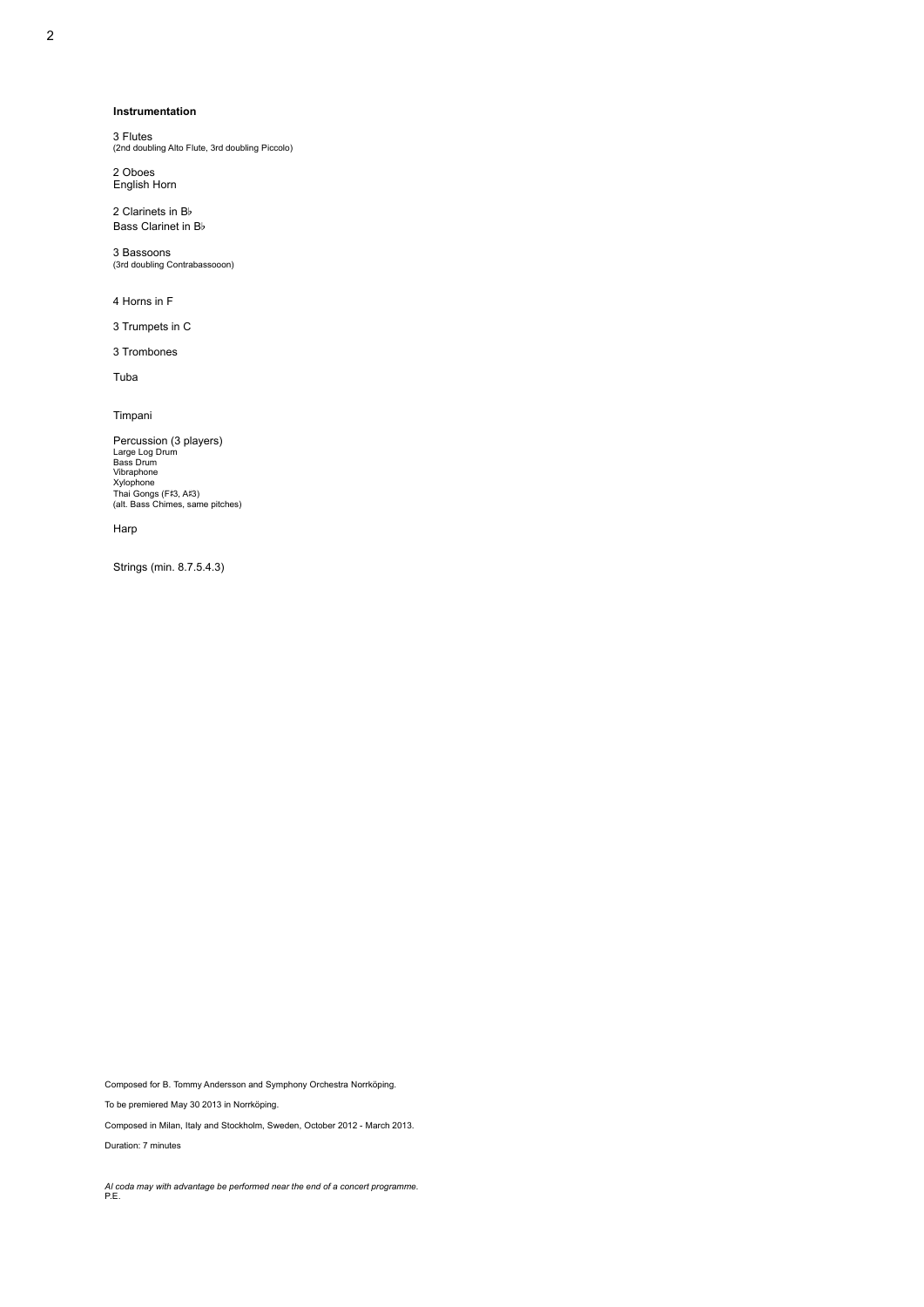© Petter Ekman 2013-2014



**al coda**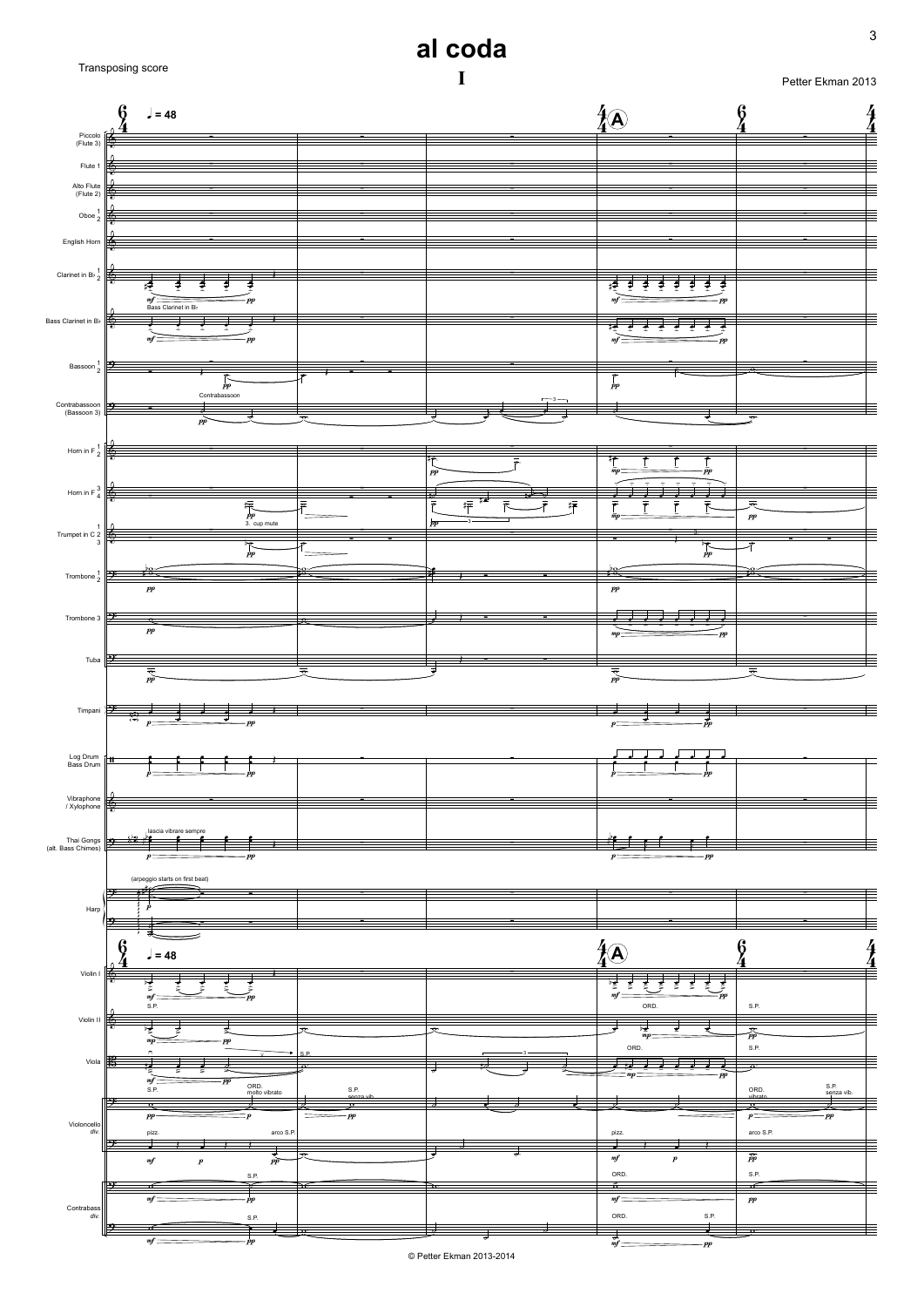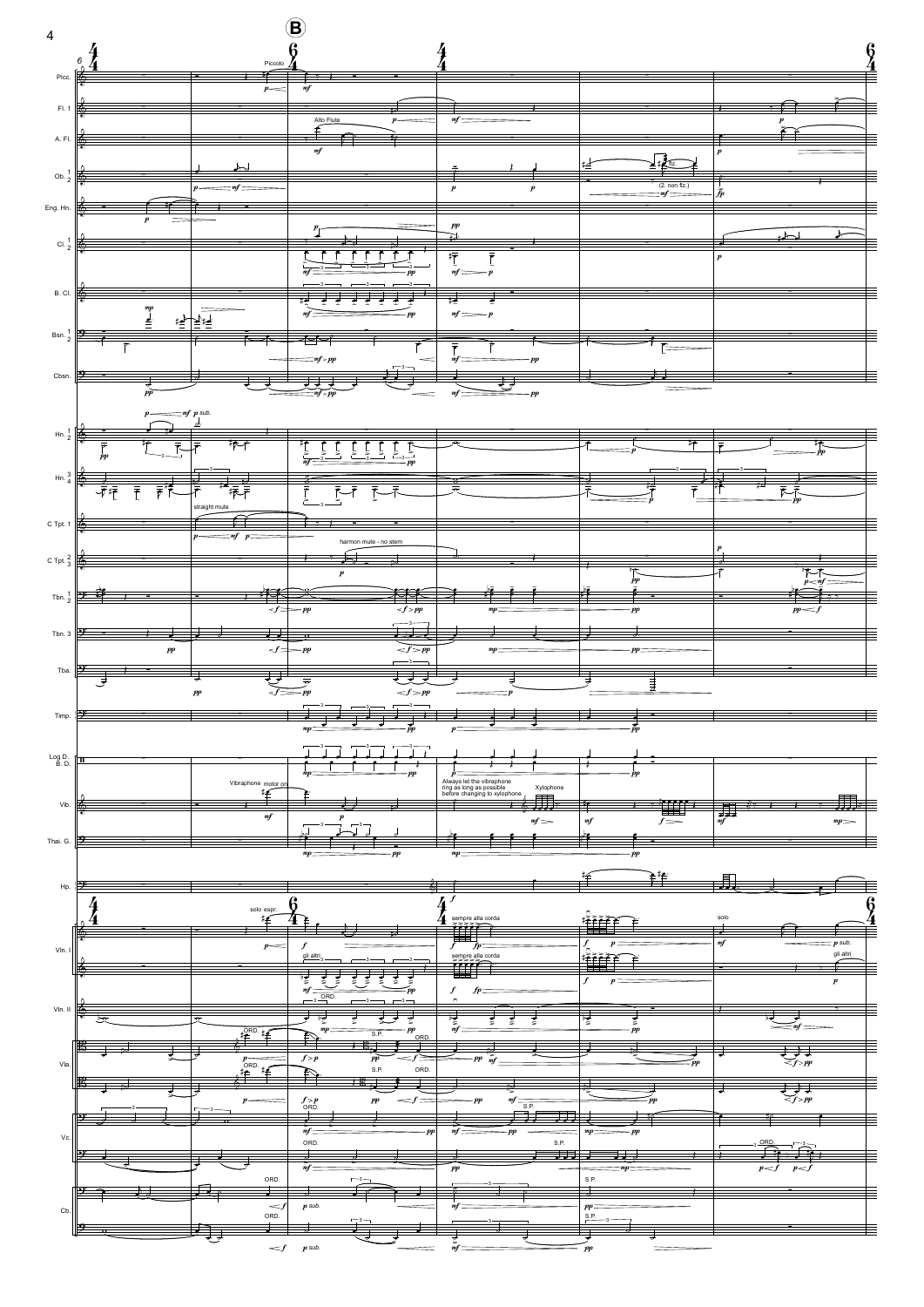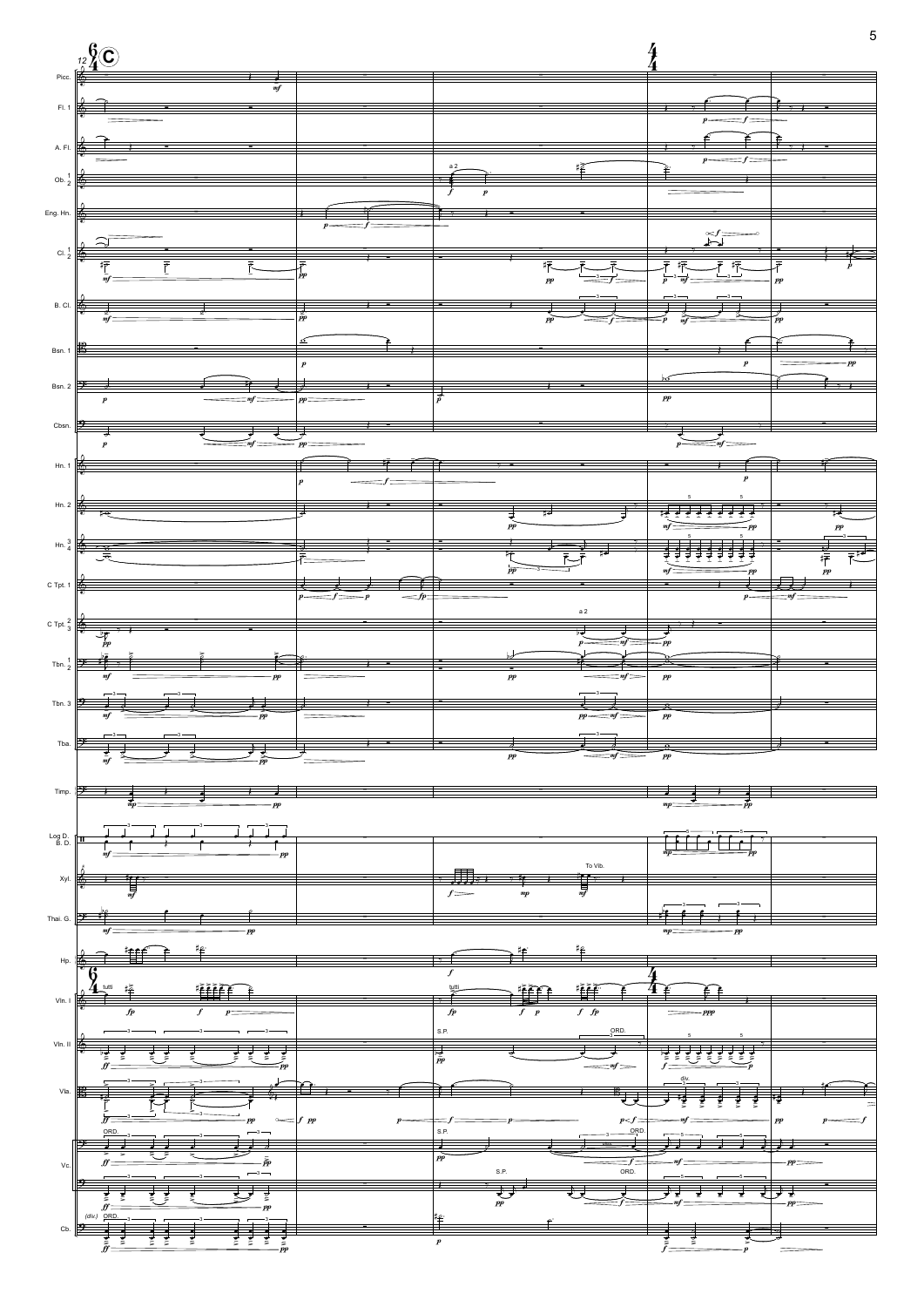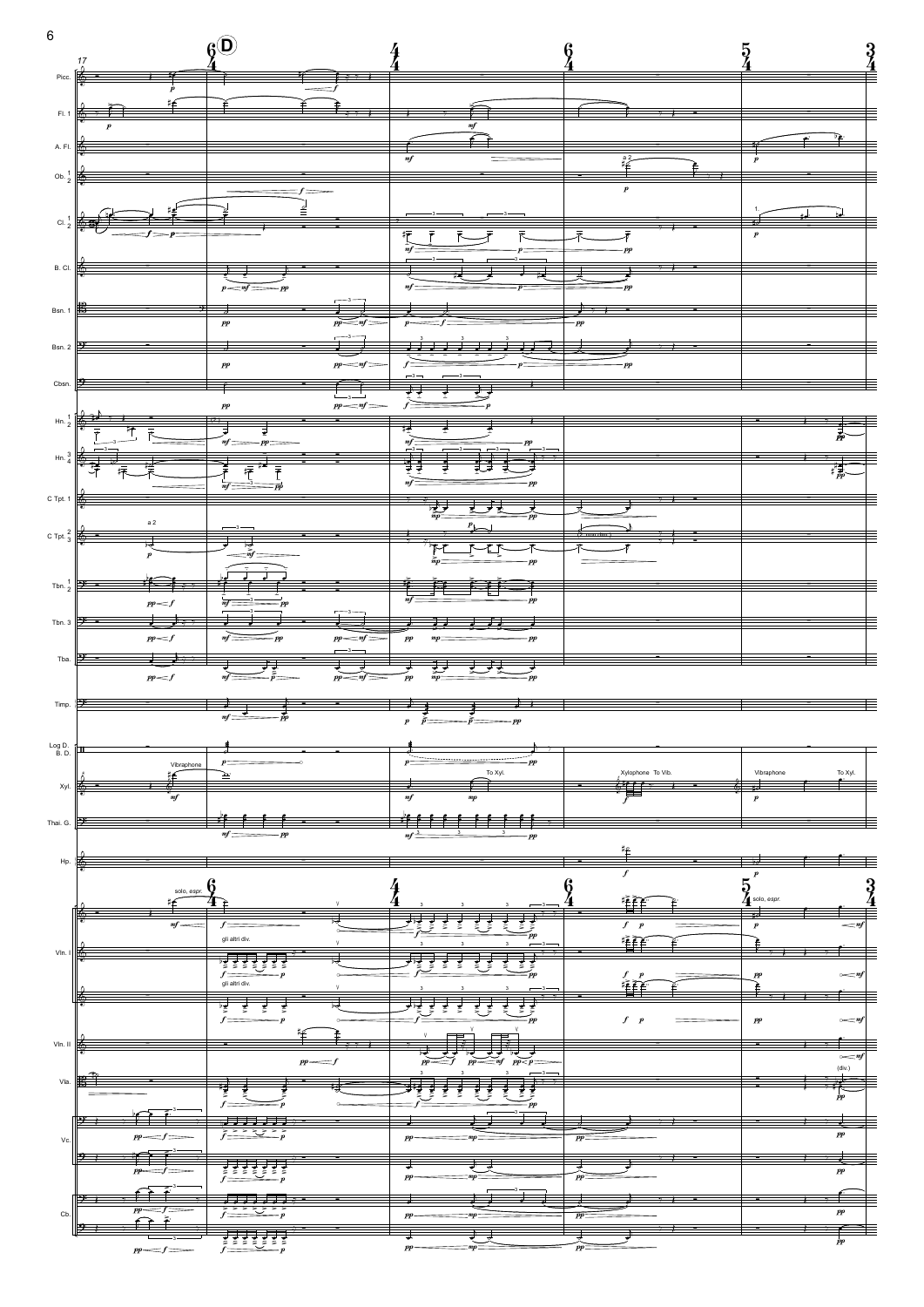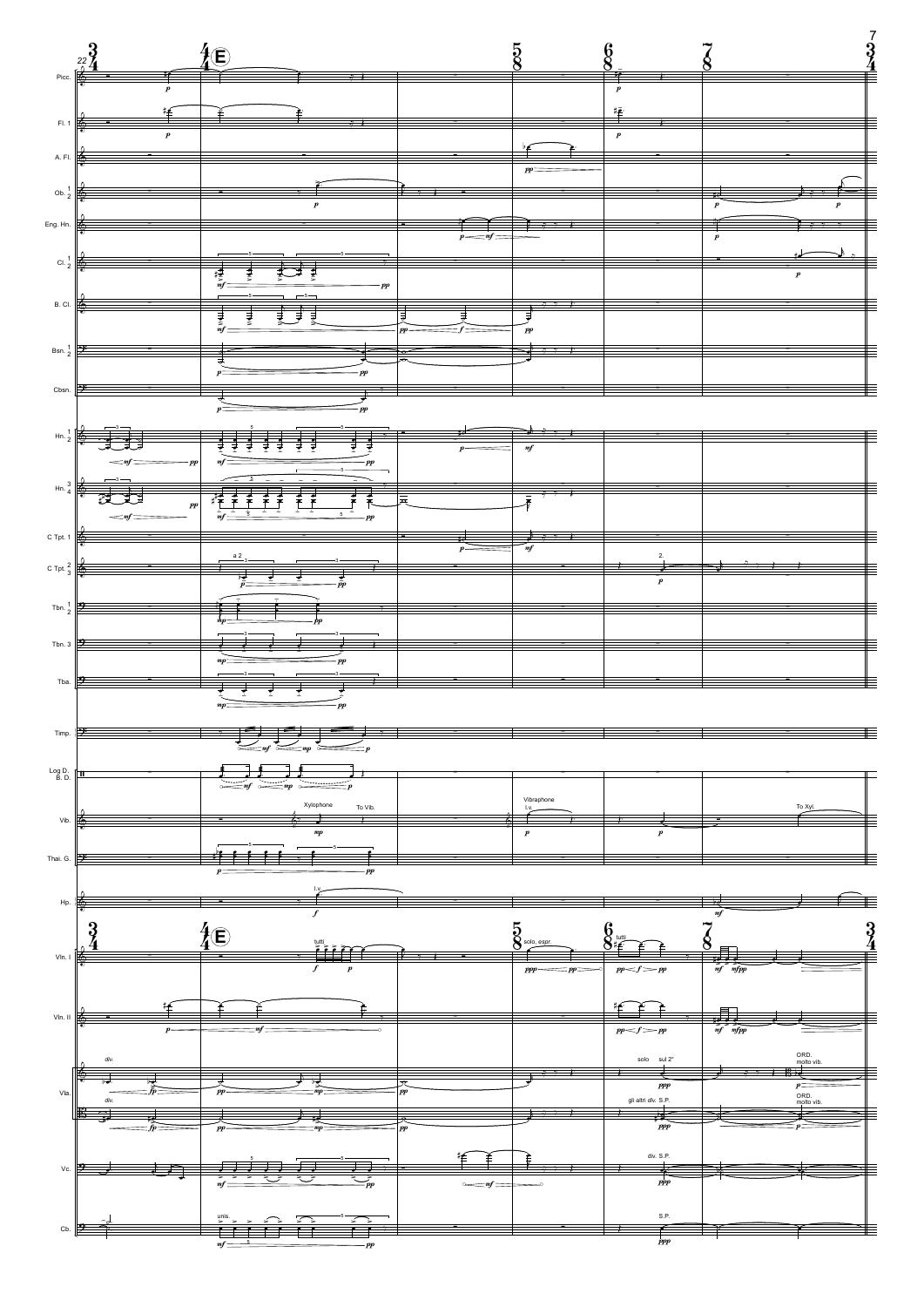

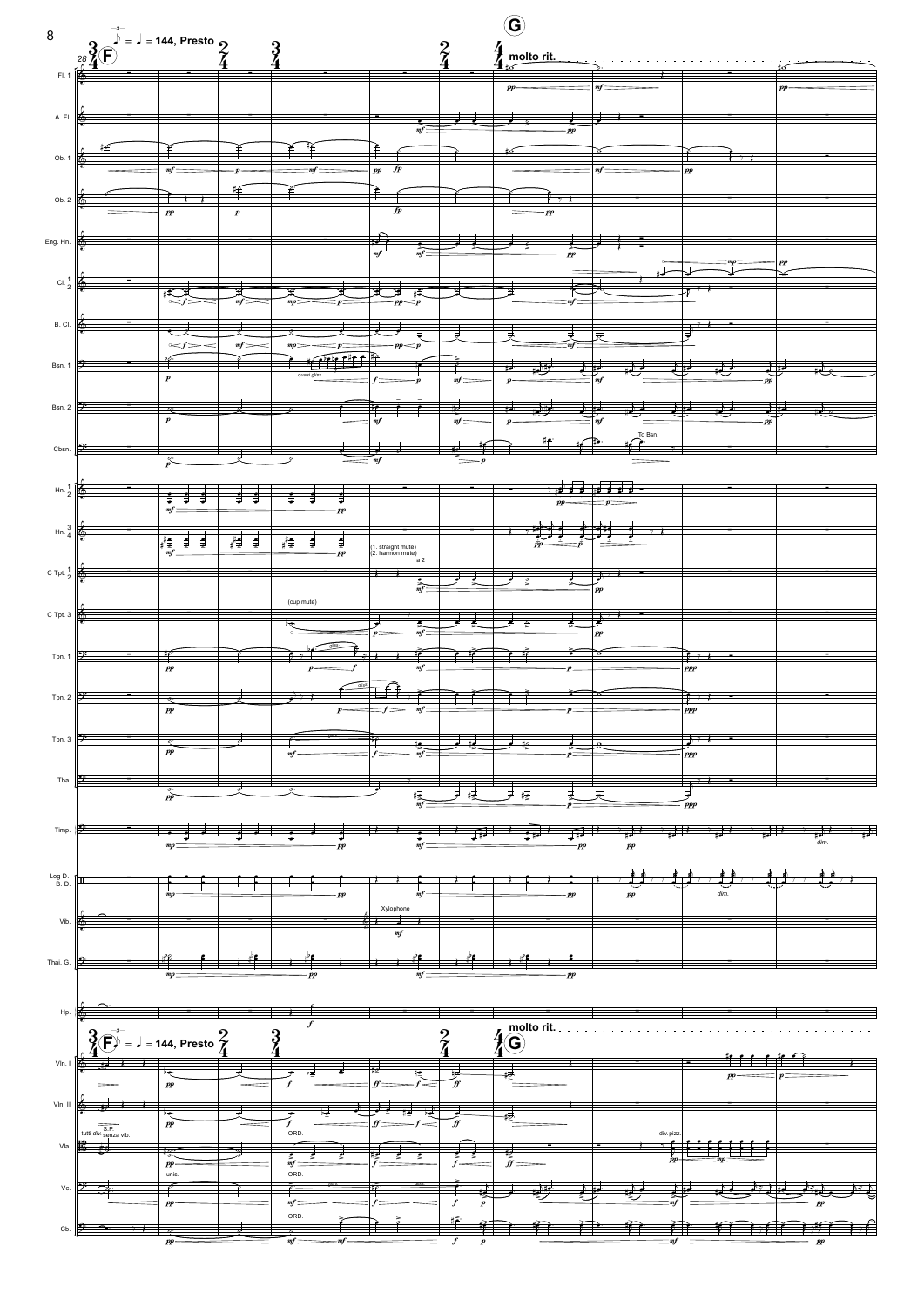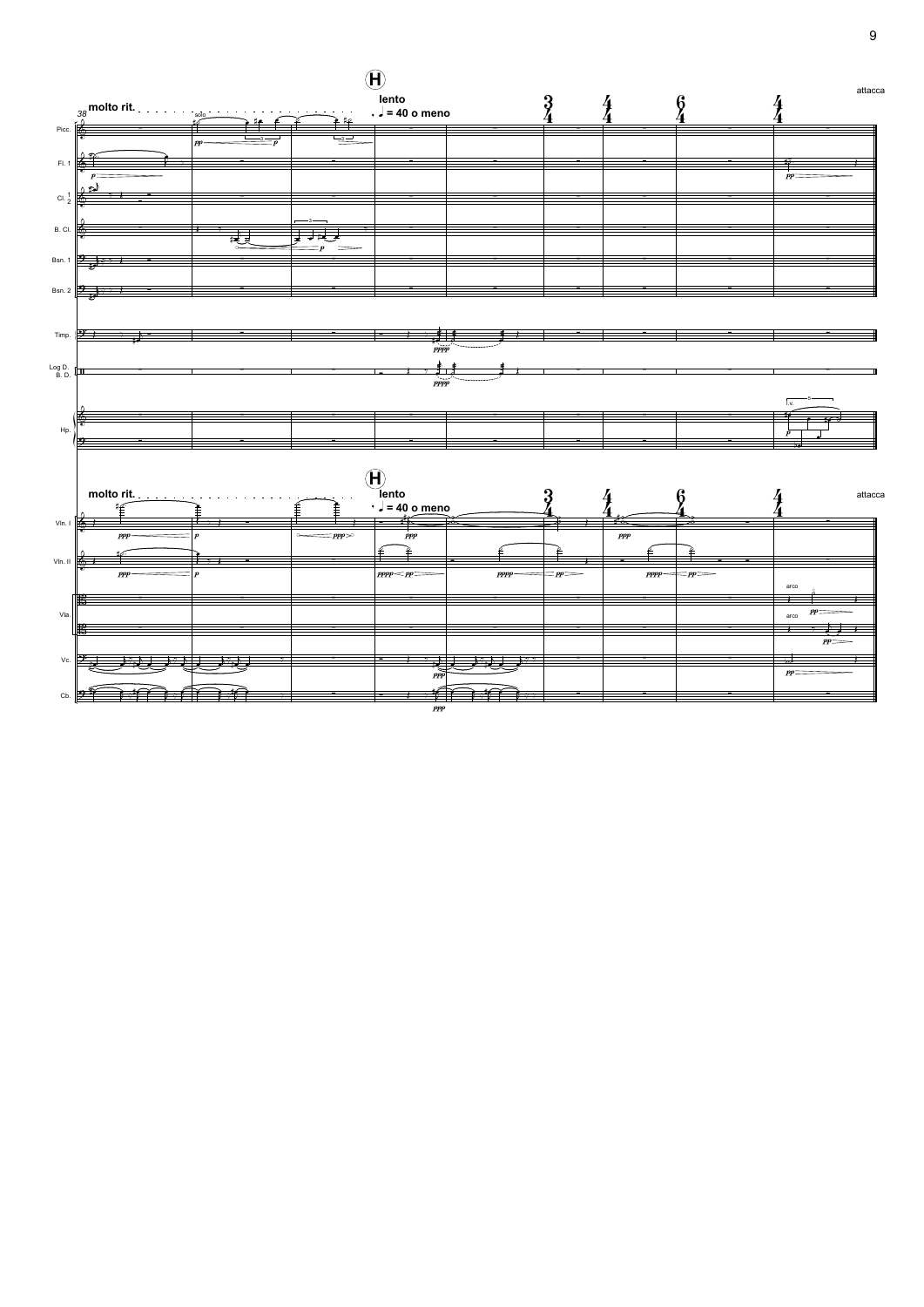



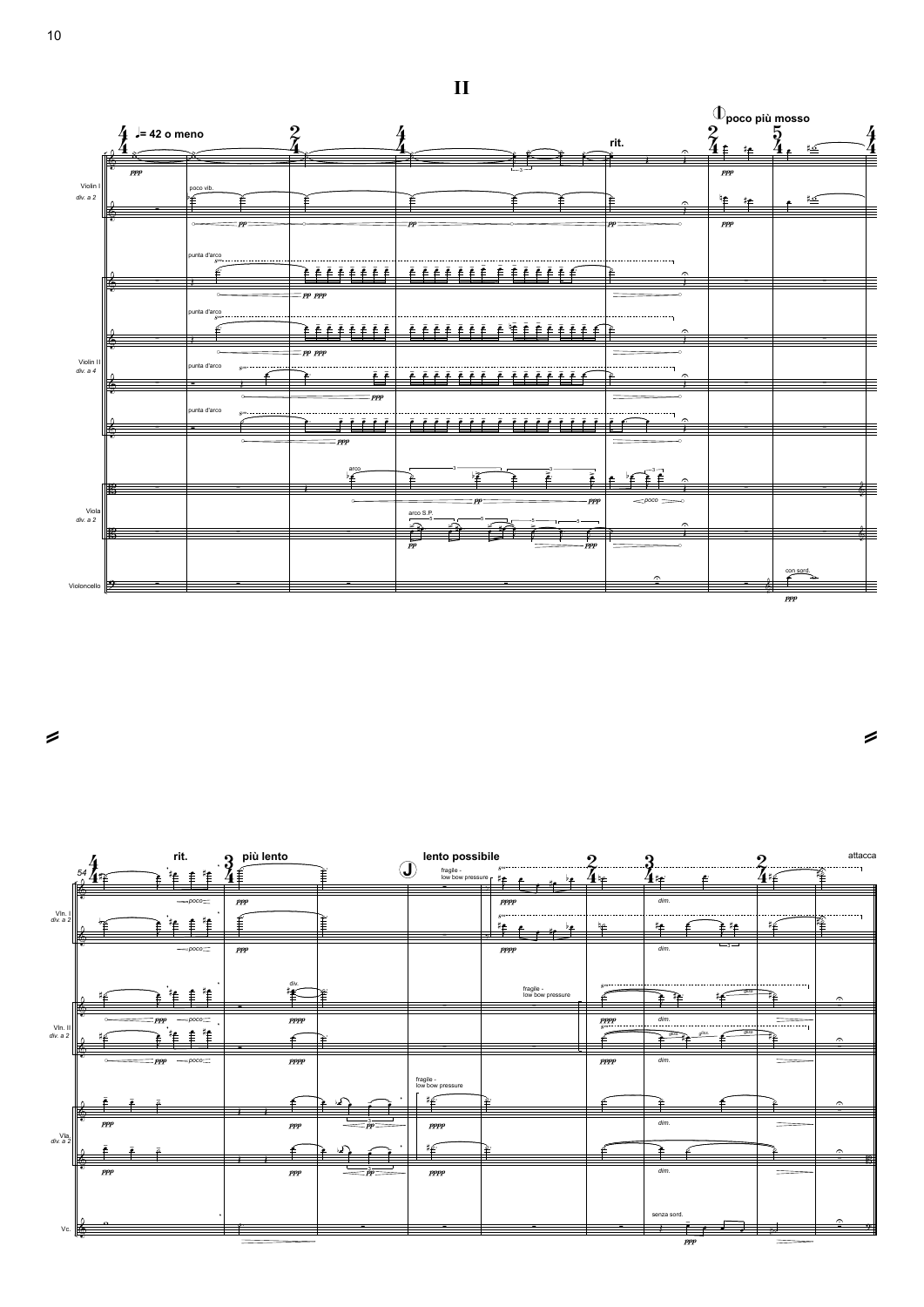**III**

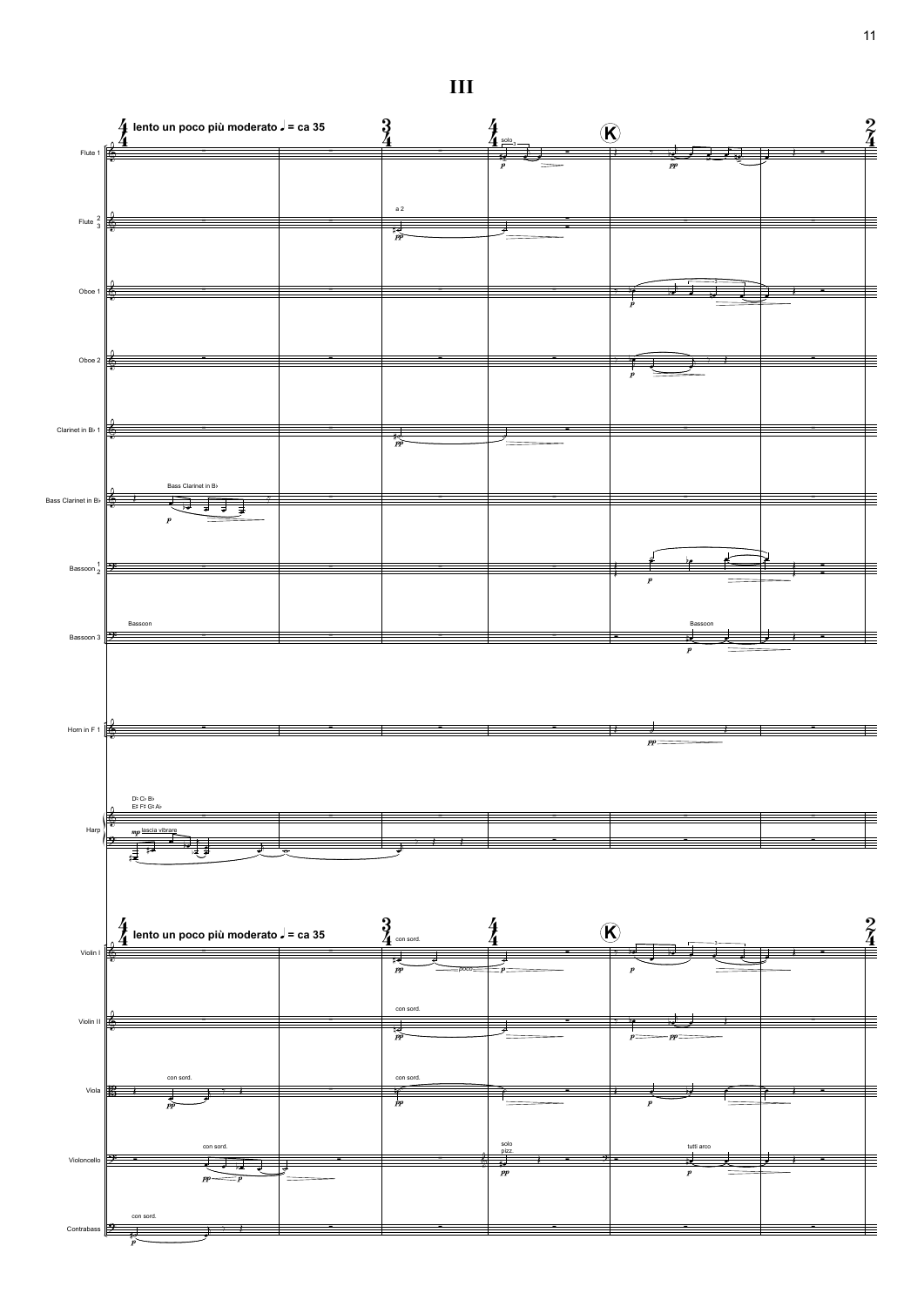